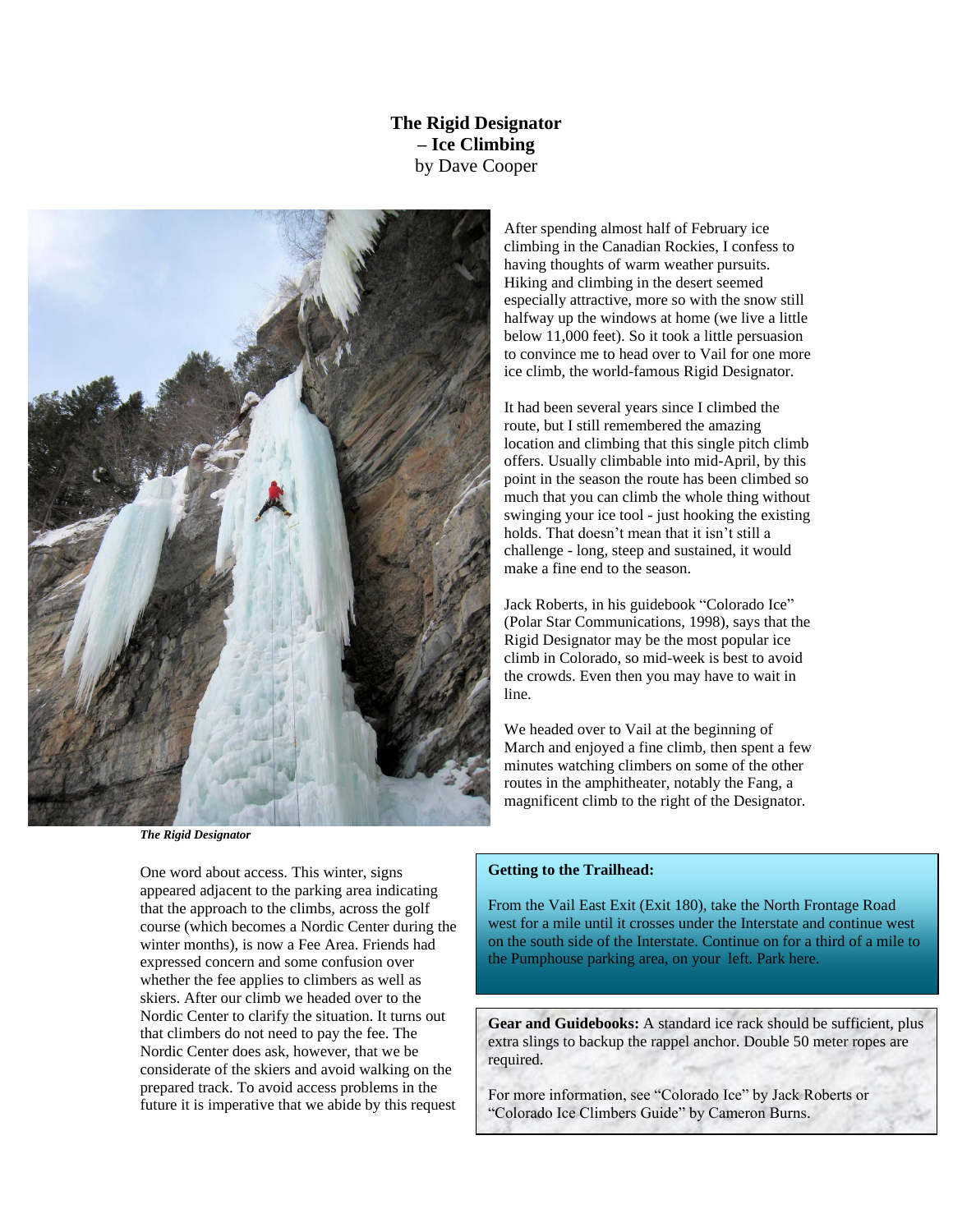and stay on the trails designated for climbers to use. If you have questions, you can call the Vail Nordic Center at 970.476.8366.

## **The Approach**

From the Pumphouse parking area walk east along the Frontage Road to the junction of the Frontage Road and Aspen Lane. Continue east on Aspen Lane for a short distance and take the first right turn onto Aspen Court. At the end of this cul-desac is a trailhead, providing access to the crosscountry ski trails on the golf course. Cross the creek on a footbridge and immediately turn left (east) on the signed climbers' trail. Follow the trail as it crosses the golf course and then heads east to the right of the prepared track. After a few minutes of walking, the trail leaves the valley floor and executes a rising traverse into the drainage below the Rigid Designator, directly opposite Booth Creek. Continue on the trail as it climbs to the base of the Designator and Fang. You will gain about 550 feet on the approach.

*A climber on the Fang*

## **The Climbing**

Choose a safe belay stance, well clear of any falling ice. Several lines of varying difficulty are possible. Choose one that looks good and start climbing. My climbing partner, who led the climb on this occasion, commented that there were so many old ice screw holes that the ice looked more like Swiss cheese! You may have to look around to find spots for good protection. The lower part of the route is usually cauliflower ice, a unique formation in which the ice forms in bulges sometimes looking like the petals on a blooming flower. This ice can be hard to protect.

Above this is the crux, with sustained vertical climbing but having good resting spots for placing ice screws. Near the top the angle relents a little but is still deceptively steep. At the top of the climb, look for belay / rappel anchors off trees.

Include the usual climbing disclaimer , perhaps with the observation that ice climbing has additional hazards.